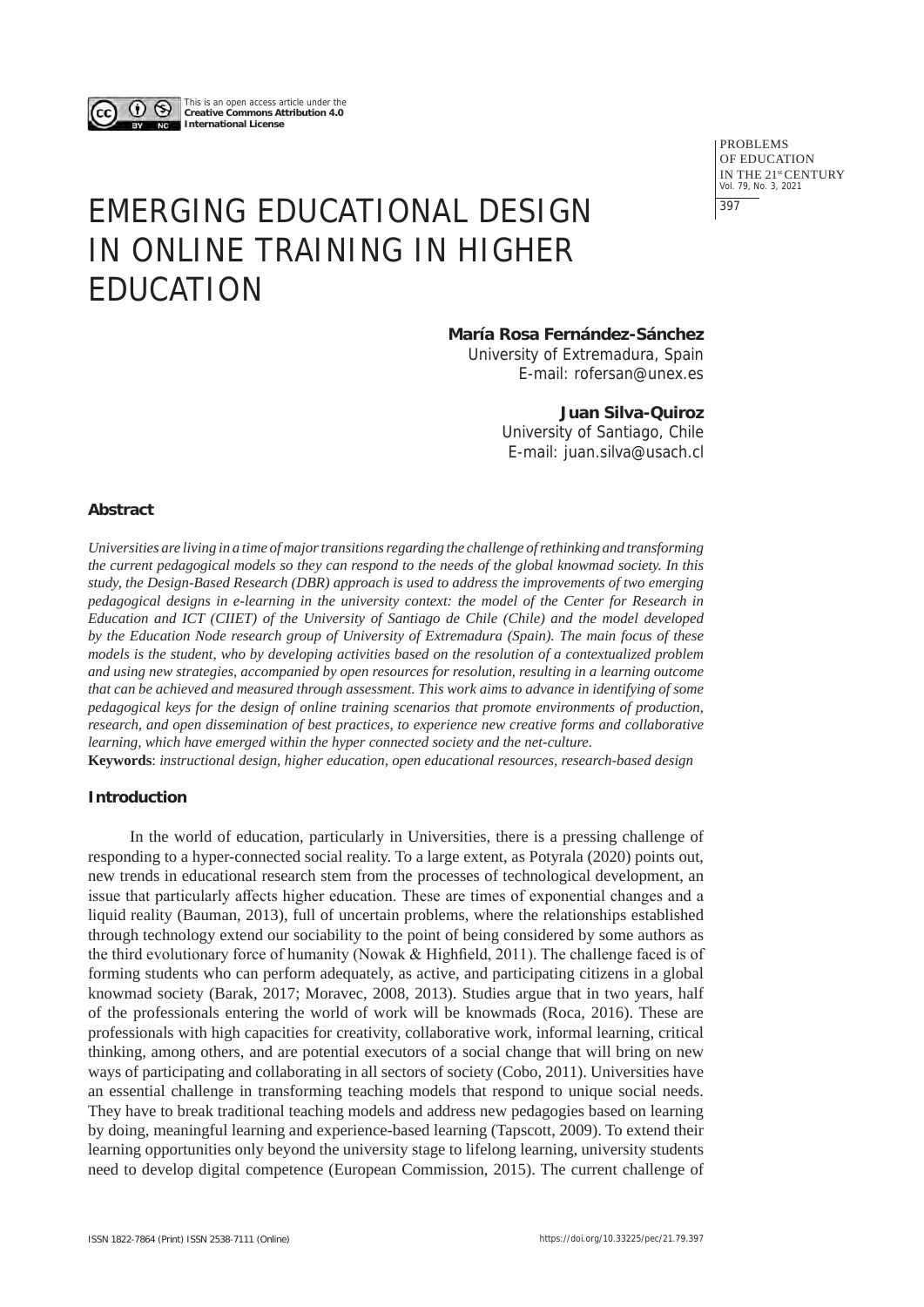PROBLEMS OF EDUCATION IN THE 21st CENTURY Vol. 79, No. 3, 2021 398

higher education institutions should point to a more meaningful practice, integrating the use of ICTs in convergence, in a way that the traditional roles between learners and experts may be hidden (Goodfellow, 2011). Teaching practice should convey the ability to learn by creating, reconfiguring, unlearning, and re-learning, connecting classroom learning with that which occurs outside school (Cobo, 2016).

#### *Online Training Models in the University Environment*

To renew higher education implies a change of roles of all participants involved in the teaching-learning process, where students become managers of their learning, being autonomous and self-regulated (Prendes & Roman, 2017). It is necessary to rethink the different elements and actors that give life to training: teachers, students, materials, evaluation, contents, activities, technologies, and methodologies. Those that favor the active role of the student, meaningful learning, collaboration, and autonomy, in which digital technologies to deliver added value are especially relevant (Silva & Maturana, 2017). It is necessary to seek a model of university in digital times, to account for the digital transformation of education in which teachers are supposed to include new methodologies in the classroom that make teaching more attractive by deflecting or minimizing students' disconnection (Duart, 2019).

One aspect of consideration is the digital world in which university students are involved. The literature shows that there is no homogeneous digital generation; different profiles derive from access to technological devices, the hours of exposure to them, and the types of use (Kennedy et al., 2009). There is an emphasis on the differentiated use of technologies of young people. They have technological skills they use in leisure and social activities but are not able to transfer these skills directly to their learning and knowledge construction processes (Escofet et al., 2012).

The relationship between the new generations and the digital world can be sorted by the emphasis into three categories: the widespread use of ICT, the impact of the digital immersion particularly in learning, the personal characteristics and characteristic behavior of this generation (Bullen et al., 2011). The last two categories have particular relevance in the implementation modalities of open distance and flexible learning, such as those offered on online platforms, MOOC, M-learning, Serious Game, among other technologies that are instrumental to e-learning. Thus, the innovative use of ICTS first needs to make students the leading players of their own learning, allowing them to voice their opinion, interact and contribute knowledge to the network (Pedró, 2006).

In some universities, new pedagogical designs are emerging that attempt to respond to the training needs of the young university students of today. These models break with the traditional approach of information transfer. They are resorting to models focused on learning in which teachers guide and direct a process of knowledge construction in active and collaborative learning, seeking practical understanding of knowledge (Sawyer, 2014), thus considered disruptive models (Acaso & Manzanera, 2015). The main focus of these models is the student, who by developing activities based on the resolution of a contextualized problem and using new strategies, resulting in a learning outcome that can be achieved and measured through assessment. Characteristically, these models use and provide open educational resources, from the conception that knowledge should be free and open for use and reuse, fostering collaboration, sharing experiences and knowledge, and the development of communities of practice from the principles of the movement of "Open Education" (Valverde, 2010). From this perspective of open teaching, the pedagogical emphasis lies in the learning network and connections of students within and through their networks (Weller, 2014). In students, this generates a greater sense of belonging toward what they learn.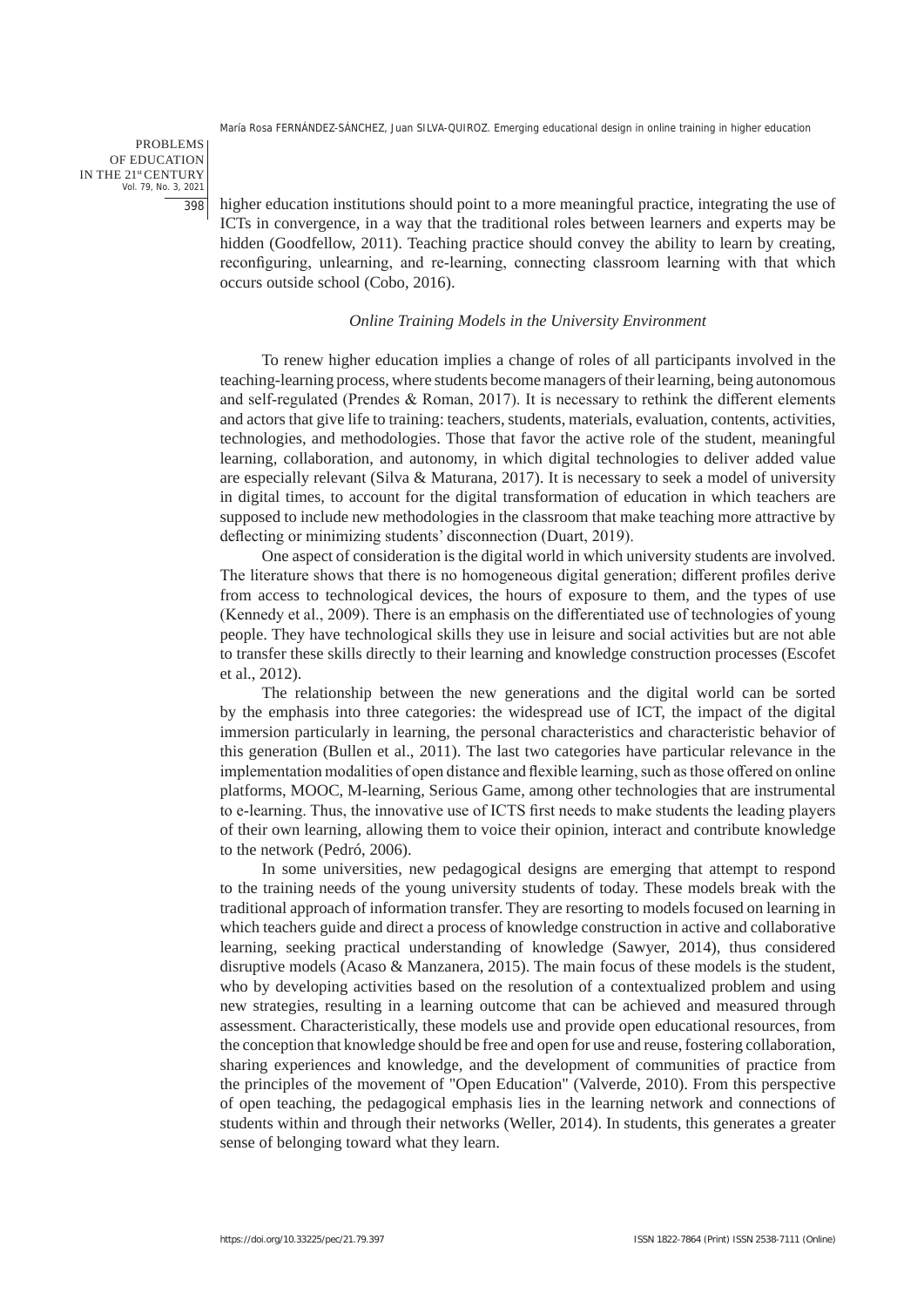PROBLEMS OF EDUCATION IN THE 21st CENTURY Vol. 79, No. 3, 2021 399

These new emerging learning experiences expand beyond the institutional realm, understanding that knowledge is distributed in an interdependent network, according to connectivist conceptions (Siemens, 2005). One of the keys to connectivism is the array of possibilities of technologies to collaborate and share within a community (Downes, 2013). In this context, it refers to the concept of expanded education, which relates to education outside educational institutions and formal processes, which shatters the borders between the more academic field and the informal context (Freire, 2012). Education is also ubiquitous, assumed as that which occurs in any place and at any time thanks to the use of new technologies (Barragán Sánchez et al., 2013; Burbules, 2014; Yahya et al., 2010). Thus, the idea of transparency, production, and dissemination of information is vital to promote the creation of collective knowledge from a perspective of free access and the momentum of innovation from higher education.

This contextual perspective raises questions such as: What characterizes online pedagogical designs that are being implemented in Higher Education institutions at an international level? Based on what theoretical models? What improvements can be incorporated into the pedagogical design of online training? To answer these questions, two pedagogical proposals from two international institutions with different contexts have been selected. The pedagogical designs of two different modalities of online training (Diploma and Master programs) have been selected and contrasted, one offered by the Universidad de Santiago de Chile through the virtual campus of the CIIET (Center for Research and Innovation in Education and ICT) and the other, by Universidad de Extremadura through its virtual campus (CVUEx). The design proposed by Universidad de Extremadura is part of the Educational Node research group and the University Master's Degree in Digital Education. The model of the CIIET relates to the research team of this center developed through its virtual campus in the qualifications of diploma and continuing education programs. This research of two proposals will allow us to identify some pedagogical keys for the design of online training scenarios in the context of higher education. These settings should promote production environments, research, and dissemination of best practices, to experience the creative new ways and collaborative learning that have emerged within the hyper-connected society and culture-network, from an expanded and open education perspective.

## **Research Methodology**

#### *General Background*

Design-Based Research (DBR) model related to Brown (1992) is the base of our methodological approach. Brown is considered the pioneering author of this approach with her article published in the Journal of the Learning Sciences on the introduction of innovations from the field of educational technology from a theoretical-practical perspective of experiencing a theoretical design in instructional practice. The Design-Based Research (DBR) model in the field of educational technology is to develop design of artifacts, technological tools, and pedagogical designs from existing theories or to develop new theoretical frameworks that support and lead to a deeper understanding of learning processes (Barab et al., 2007; Barab & Squire, 2004; Fishman et al., 2004). The DBR is a type of exploratory research that highlights the value of novelty and supports non-conventional and creative approaches (Kelly, 2006).

Richey et al. (2003) promote the use of this type of research to contrast theoretical instructional models and to undertake innovation processes that improve practice. This study addresses both interpretations. The research process is through continuous cycles of design, validation, analysis, and redesign, leading the different iterations toward improving the body of theory and perfecting the intervention. From this point of view, the DBR in this research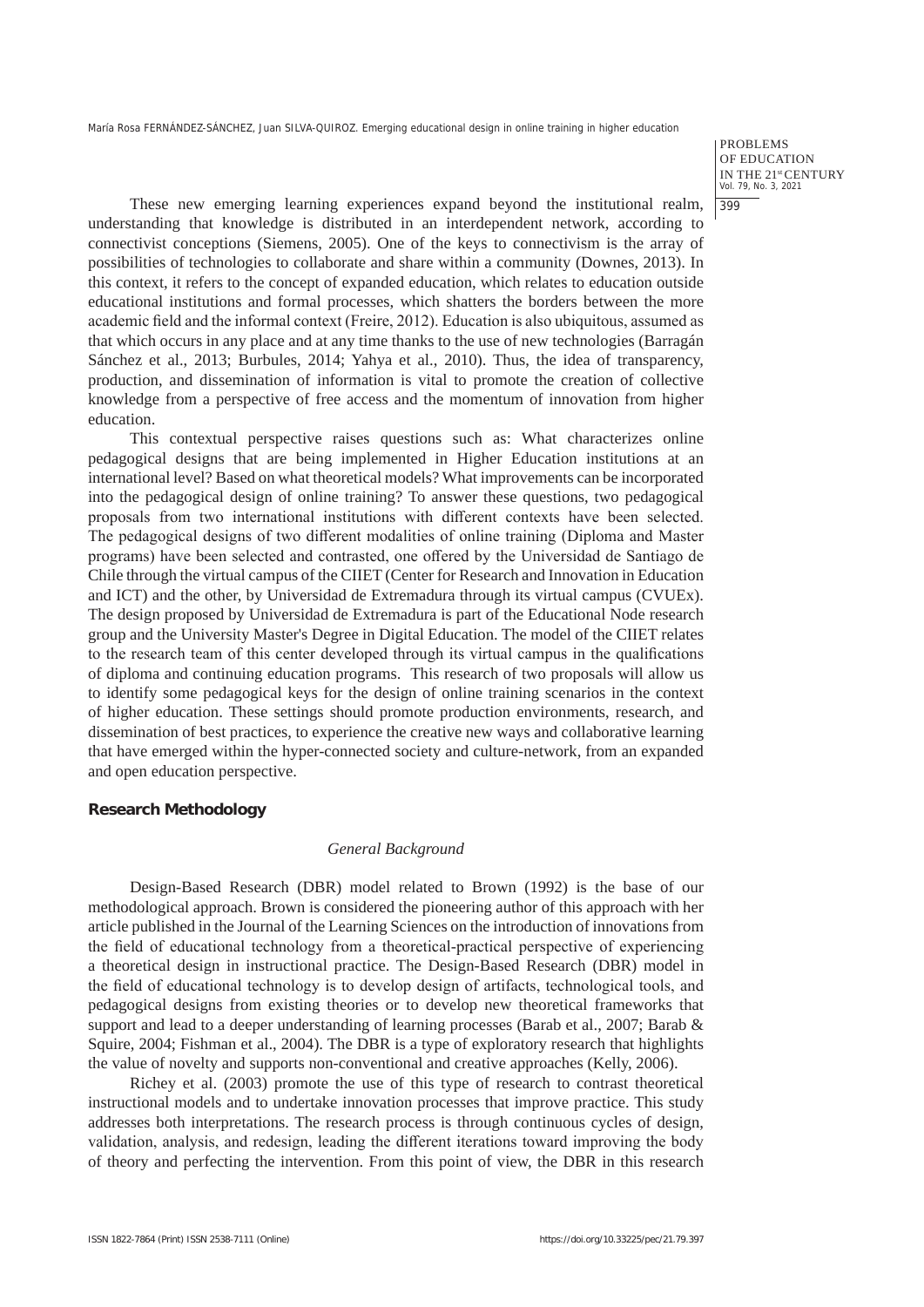PROBLEMS OF EDUCATION IN THE 21st CENTURY Vol. 79, No. 3, 2021 400

aims to identify variables to characterize the situation and improve the implemented design by generating guidelines for the implementation of educational designs for online training in the two selected contexts.

This DBR contributes to the generation of knowledge to improve the quality of the pedagogical model for online training in both contexts and to understand how innovations can work in practice.

# *Case Selection*

Two case studies were selected taking into account the two e-learning pedagogical designs as the unit of analysis. The selection considered the scientific trajectory in research and innovation projects related to pedagogical models in digital education at the University. Both cases seek the continuous improvement of the pedagogical designs they propose oriented towards the quality of teaching in the implementation of the design and the development of innovative educational practices that produce deep learning.

The first case corresponds to the pedagogical model of the Master's Degree in Digital Education proposed by the Nodo Educativo research group (SEJ095) of the University of Extremadura (Spain). This group has been working since 2001 on the integration of technologies in educational contexts and pedagogical models in e-learning and blended learning environments at national and international level. As of 2014, this Group has been working on the continuous improvement of the pedagogical model of the Master in Digital Education, an official online degree of the group's reference University.

The CIIET (Center for Research and Innovation in Education and ICT) of Universidad de Santiago de Chile (Chile) has been working on the implementation of training solutions with technologies at national and international level for over 20 years. They are specialists in instructional design with digital technologies and work in the design of online training for the University and for many public and private entities.

#### *Procedures, Task and Data Analysis*

The DBR model has three phases, within a flexible and iterative structure: analysisexploration, design-construction, and evaluation-reflection. It has a dual focus on theory and practice and oriented toward teaching practice: planning the implementation and dissemination, context-sensitive, and in interaction with the educational practices (Hathaway & Norton, 2018; Huang et al., 2019; Plomp & Nieveen, 2010). According to Bell (2004), studies from the DBR approach focus on the research, exploration, and design of educational innovations at the didactic and organizational level, improving the designs.

After the first exploratory phase, during which the theoretical review and the definition of contexts, pedagogical models and planning of data collection with the design and development of research instruments are carried out, the implementation phase is conducted. The latter includes microcycles in which design problem conjectures are formulated based on the instructive context of each case. Data sources are then accessed, compiling all the available information. The final phase is of reflection, in which a retrospective analysis is carried out and the design is reconstructed with the methodological strategies for improvement. The phases followed in the study and the tasks performed are presented below.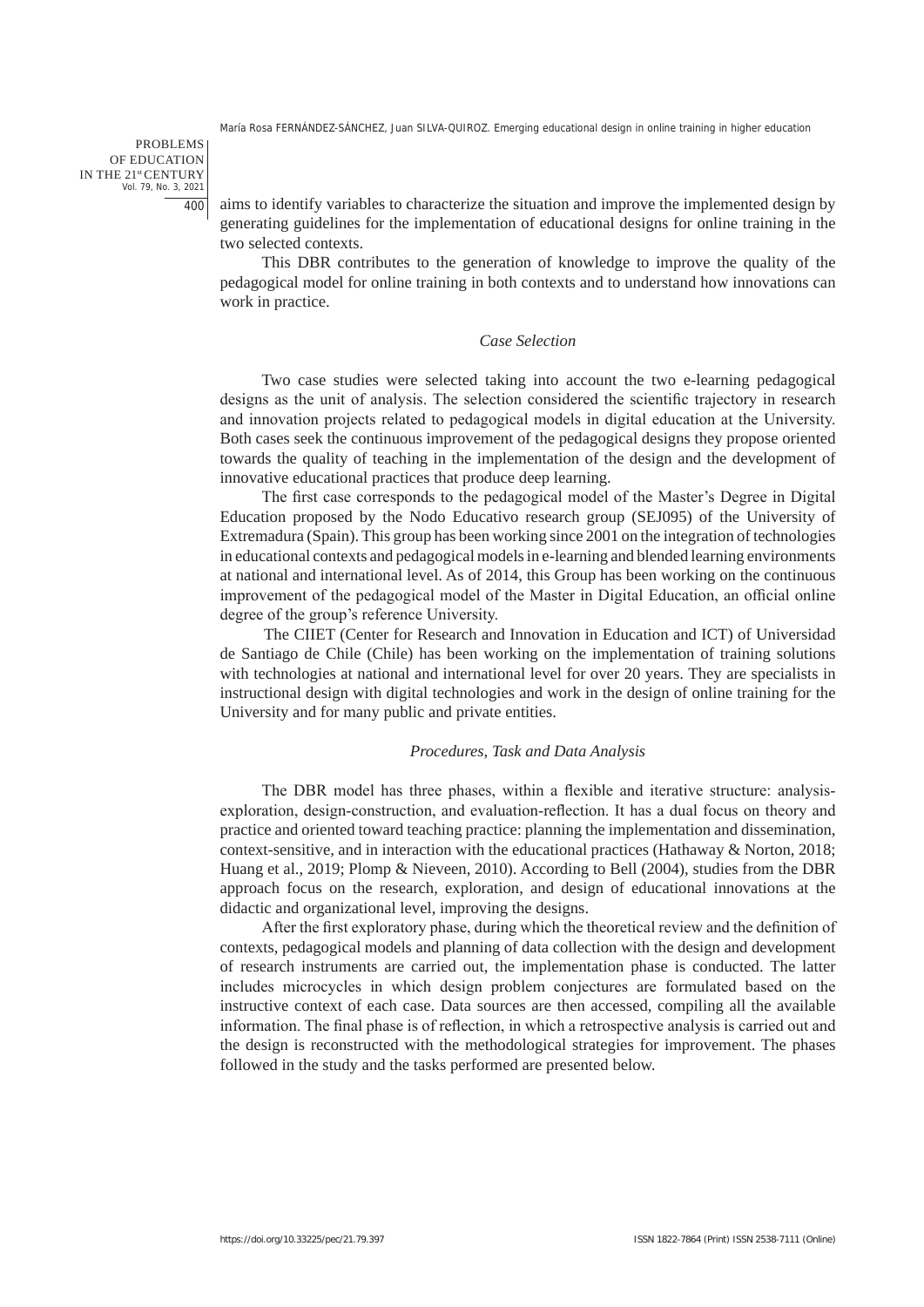PROBLEMS OF EDUCATION IN THE 21st CENTURY Vol. 79, No. 3, 2021 401

## **Table 1** Phases and Tasks

| Phase 1. Analysis and exploration.<br>Preparing the design.  | 01             | Definition of goals                                                               |
|--------------------------------------------------------------|----------------|-----------------------------------------------------------------------------------|
|                                                              | 02             | Description of base contexts and situation                                        |
|                                                              | 0 <sub>3</sub> | Definition of theoretical intentions                                              |
|                                                              | 04             | Design of the intervention                                                        |
|                                                              |                | Definition of data sources                                                        |
| Phase 2. Design and construction.<br>Implementation.         | 05             | Microcycle of design (problematics)                                               |
|                                                              |                | Microcycle of analysis                                                            |
|                                                              |                | Review of learning documentation and products (recording of<br>document analysis) |
| Phase 3. Analysis and reflection.<br>Retrospective analysis. | 06             | Data analysis (qualitative content analysis)                                      |
|                                                              | 07             | Suggested indications                                                             |
|                                                              | 08             | Reconstruction of designs: pedagogical models                                     |
|                                                              | 09             | Elaboration of conclusion and recommendations (Redesign)                          |

The process of analyzing the data obtained in the process of collecting information was carried out through qualitative content analysis by means of a process of coding and categorization of data through three stages (Hernández-Sampieri et al., 2010): (1) open coding: emerging categories were identified from reading the data, shaping and reviewing these categories from new approaches to the data, comparing them, and consulting them, and the consultation of specialized literature; (2) selective coding: a process that enables reducing the initial set of categories, from the intensive analysis of the relationships between the central category and the rest; (3) theoretical coding: allowing for deliberation on the properties, dimensions, elements contained in the central category, reaching an increasingly higher level of explanation for the research problem.

From data analysis, the redesign of the pedagogical models is proposed with the improvement of methodological strategies in each of the selected proposals.

# **Research Results**

# *Analysis and Exploration of the Online Learning Models*

At first, the selected designs are explored and analyzed in the context of the digital campuses in which they are implemented: pedagogical model of CIIET and Master in Digital Education -MDE- (Educational Node RG) teaching model.

The pedagogical model of CIIET is based on the generic ADDIE (Analysis, Design, Development, Implementation and Evaluation) model of instructional design supplemented with elements of the ASSURE model and the Kemp model (Muñoz, 2011). Its overall instructional design is based on an interactive process where the results of the formative evaluation of each phase can go back to the previous stages in the process of continuous quality and improvement. The underlying theoretical approach is based on the model of Community of Inquiry (CoI) by Garrison and Anderson (2005) with its three components: social presence, cognitive presence,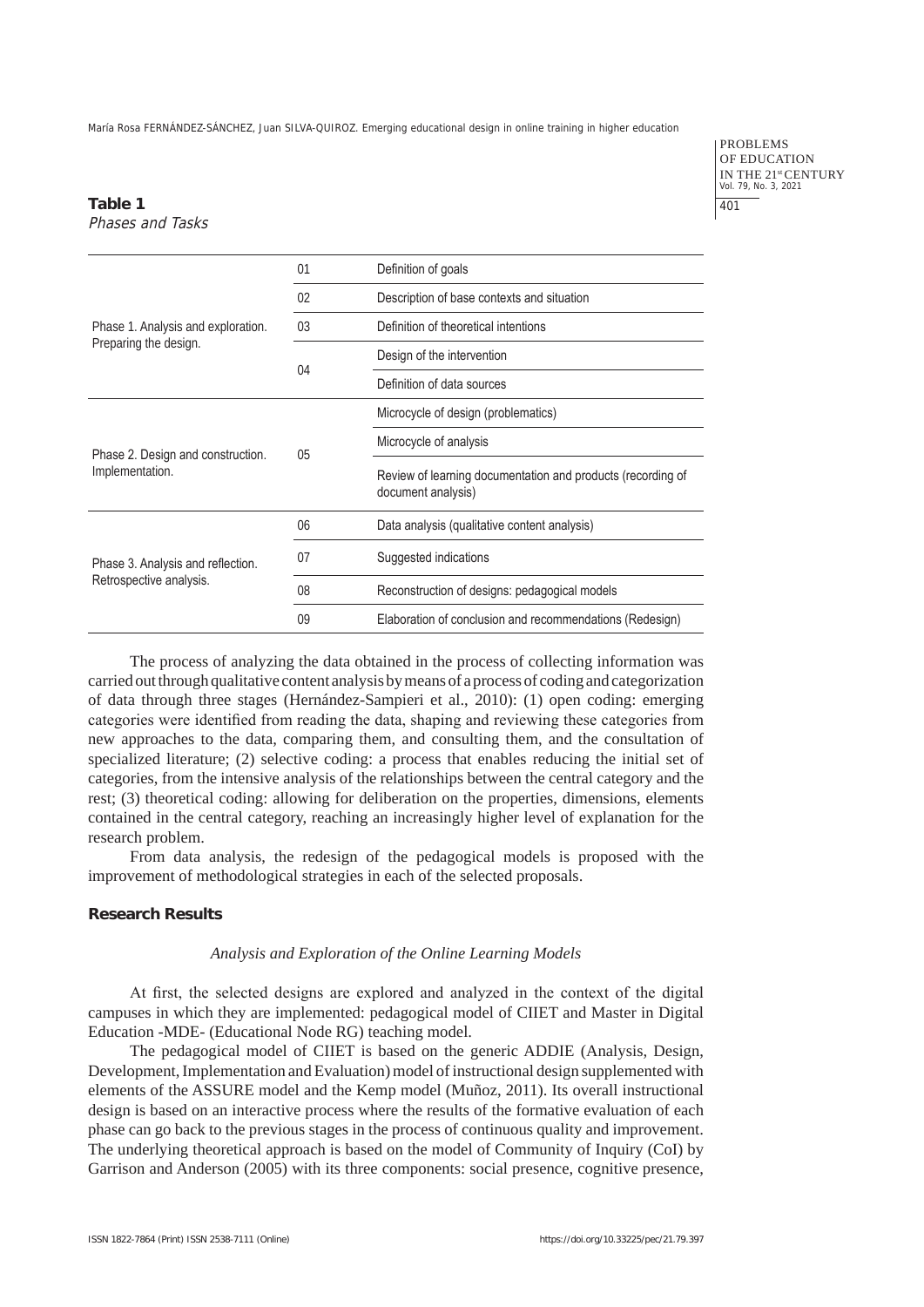PROBLEMS OF EDUCATION IN THE 21st CENTURY Vol. 79, No. 3, 2021 402

and teaching presence. Active and collaborative methodologies are at the core of this pedagogical model based on e-activities (Salmon, 2004) to achieve the learning objectives. They start with the first definition of the characteristics of the participants, previous knowledge of the course, level of use of digital technologies, and elements of andragogy. Other aspects of the course are articulated from the e-activities, such as communication, content, tools of the platform, learning resources, evaluation, etc. However, contents do not disappear, but they are at the service of the activity to aid in resolving the proposed tasks. This condition forces the teacher to think of the activities as the main element and the content as a quality resource for the tasks set out. Tutoring uses the model of e-moderating (Salmon, 2000), which defines the presence of teachers.

#### **Figure 1**

The Pedagogical Model of CIIET by Silva (2017)



learning theories. One is the instructional principles of Merril (2002), another the TPACK model (Technological Pedagogical Content Knowledge) (Koehler & Mishra, 2006), and finally, the Community of Inquiry (CoI) model by Garrison and Anderson (2005). The five principles of Merrill (2002, is an effective teaching model established for problem-oriented, involving the student in four phases through the proposed activities. It applies (A) activation of previous experiences; (b) demonstration of competencies and skills; (c) application of competencies and skills, and (d) integration of these skills in real-world activities. From the TPACK model (Koehler & Mishra, 2006, 2008) articulated in the MED pedagogical, the relationships between curricular content, technology and pedagogy are articulated, allowing for reflection within multiple domains of knowledge. There are three types of knowledge that are involved in this mode: declarative (knowing what, which includes definitions, terms, facts and descriptions), procedural (knowing how, i.e., sequences of steps for completing a task or subtask), schematic (knowing why; drawn from the two previous knowledge types, creates principles and mental models), and strategic (knowing when and where to use a particular piece of knowledge and strategies such as planning and troubleshooting along with control of the progress toward a goal). The CoI model (Garrison *et al.*, 2001) argued that knowledge in virtual teaching-learning environments is constructed through developing a community of inquiry characterized by three presences: teaching, social and cognitive. In lieu of face-to-face interaction, participants in virtual learning environments must strive to recreate social processes of knowledge construction that take place in the negotiation of meaning within the classroom.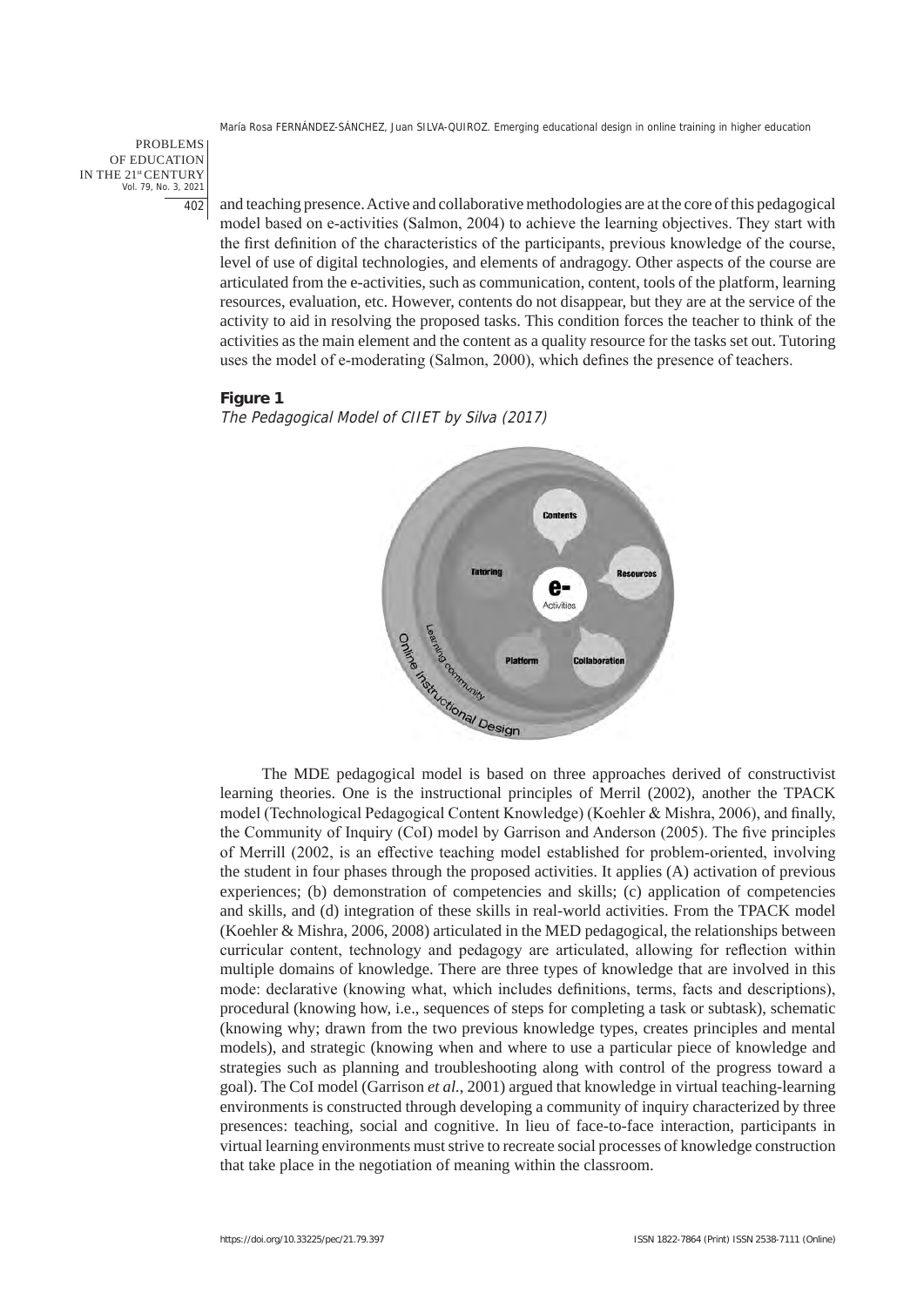PROBLEMS OF EDUCATION IN THE 21st CENTURY Vol. 79, No. 3, 2021 403

On the other hand, this model exercises student's motivation for achieving deep programming through the model of Attention, Relevance, Confidence and Satisfaction (ARCS) by Keller and Suzuki (2004) and Keller (2010). The ARCS model is used to design open educational resources that foster motivation toward learning from the four categories mentioned above. The starting point is at the "Attention" category, which holds motivational variables related to stimulus and keeping up the curiosity and interest of the learner. The next step is to ensure that the student believes that learning is relevant at a personal level, i.e., related to meaningful personal goals. Subsequently, it is necessary to generate adequate expectations of success, so the users of the open educational resource are not afraid or do not have misconceptions about their abilities to achieve the learning. It is also essential, so they do not overestimate their skills concerning the demands of the knowledge. Finally, to keep up their desire to learn, they must experience personal satisfaction due to the processes carried out or the results obtained through extrinsic or intrinsic reinforcements. To conclude, some guidelines of the Universal Design for Learning (UDL) by Rose and Meyer (2002) are used to provide multiple forms of involvement, representation, action, and expression.

# **Figure 2**

Pedagogical Model of MDE by Valverde (2019)



*Contrast of Pedagogical Models*

The design of online training developed at CIIET focuses its vision for learning on the student and the e-activities (Salmon, 2004) under the principles of active methodologies, seeking to form collaborative learning communities (Downes, 2012; Garrison & Anderson, 2005). The second model focuses on the pedagogical design of the Master in Digital Education of the UEx, developed based on Merrill's Instructional Design Principles (2002), the model of TPACK by Koehler and Mishra (2008), the Community of Inquiry (CoI) by Garrison, Anderson and Archer (2010), the model Attention, Relevance, Confidence and Satisfaction (ARCS) by Keller and Suzuki (2004) and Keller (2010) and Universal Design for Learning (UDL) by Rose and Meyer (2002). In both designs, the learning activities are the framework that links the other elements of the environment. Both models respond to current trends in methodologies for active learning, from the approach of new ecologies of learning in virtual environments, where technology is used to enrich the work environment, to enhance communication and interaction, and to manage knowledge. As pillars of the virtual environment, active methodologies, activities (using problem-based learning), and learning assessment, along with resources, collaboration, and the presence of teachers are articulated. Learning strategies that are used to motivate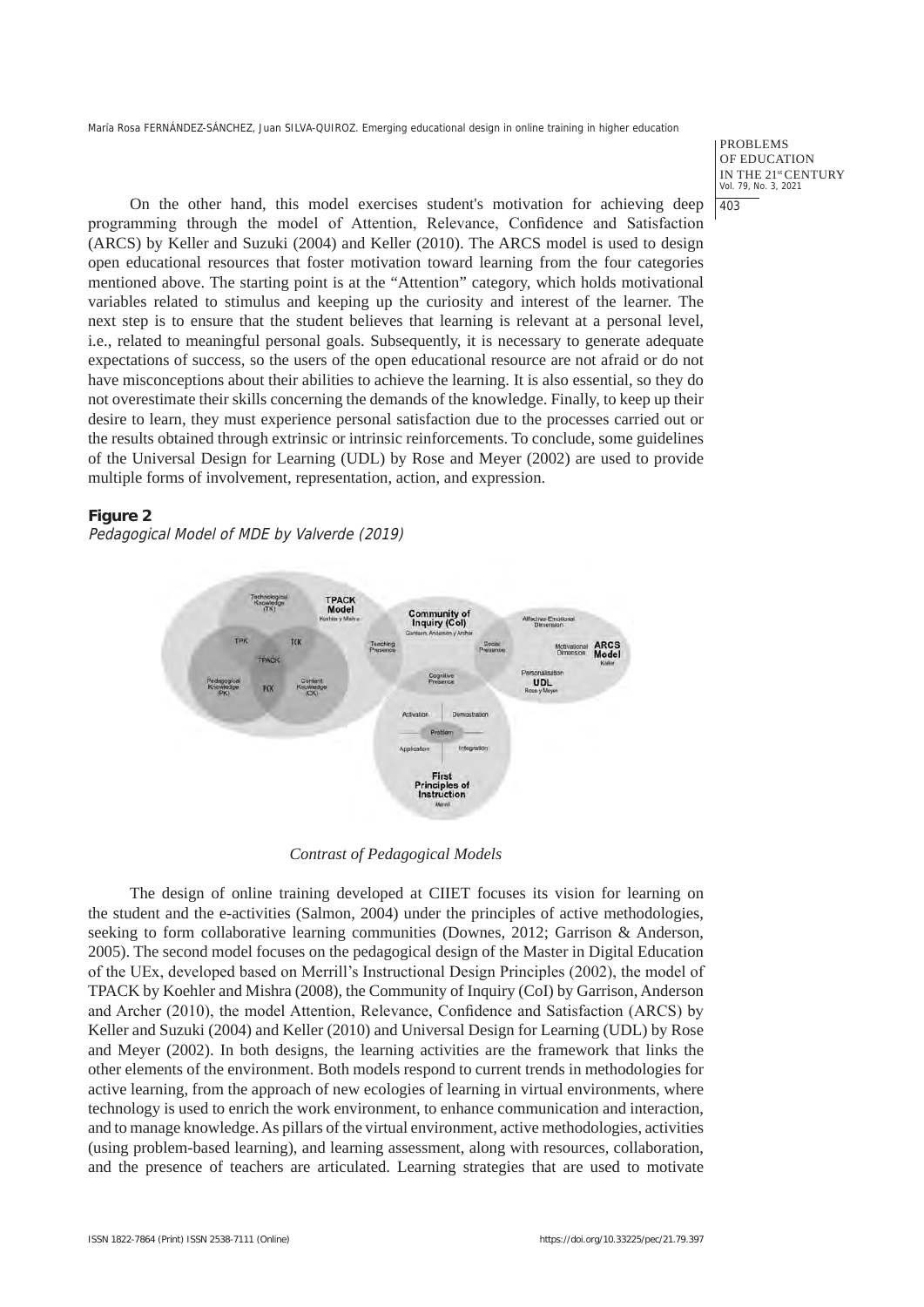PROBLEMS OF EDUCATION IN THE 21st CENTURY  $\frac{21}{10}$  -  $\frac{20}{10}$  -  $\frac{2021}{10}$ 404

students respond to emerging models related to activities based on real cases and problems, digital narratives, gamification systems, among others. In the case of the Master's, activities are proposed as webquest integrated as tasks to be achieved in the development of a research project or case study. In the case of the CIIET, the approach responds to case of study or is based on practical problems that the student must resolve as a challenge. In both cases, the open learning resources and communicative spaces are transversal axes in achieving learning goals.

#### *Design-construction: Implementation of the Pedagogical Models in Virtual Environments.*

The study of the implementation of the pedagogical models in virtual learning environments is performed in the LMS platforms of both models, which in both cases is Moodle. The results of both applications over four years respond to disruptive models that lead to satisfaction and student motivation, which has an impact on the development of deep learning.

a. Implementation of the pedagogical model of CIIET in virtual environments.

This model is technically structured through a virtual classroom in Moodle, organized through icons that show a visual environment that is accessible through multiple devices (PC, tablet, or smart phone). This visual representation (ad hoc interface with the theme of each training) is related and hyperlinked to each other, allowing the student to explore the pedagogical design without a predefined route. The permanent elements of each formation represented in icons are guidance, social and doubts, the course program, a video that introduces the course hosted by each teacher, and the synthetic view that shows the learning path. The rest of the training modules are accessed through these elements. Each module contains a group icon arranged in the form of a network that includes e-activities as the center of the graphic representation, from where the student accesses the tasks, objectives, documentation, evaluation and resources of each topic worked on. Each e-activity consists of the name, description, objectives, competencies or results of the learning process, time, and appropriation, evaluation and supporting activities. They are developed from the model by Salmon (2004), initially proposing activities for the student to adjust to the environment, for familiarizing and to collect enough initial information to make progress in learning, and activities that enable the construction of a positive work environment, stressing social presence to conform to the learning community. Subsequently, activities are proposed that relate to the progress and monitoring of student learning from the work of the teaching presence. The e-events consider a variety of actions or productions that involve using different web resources, such as collaborative construction of documents, conceptual maps, preparing presentations, generating infographics, video design, etc. All of this is proposed to promote practical work, in teams, related to specific situations aimed at problem solving or the development of higher-order skills in students, responding to the cognitive dimension of the CoI model.

The implementation of the CIIET design has been evaluated by assessing student satisfaction with the knowledge attained through this model in online training (Silva, 2017). Students showed general satisfaction (over 90%) with the learning developed by the model of the implemented and experienced e-activities. As an improvement, students suggest (10%) to insist on the coherence between activities and content through open educational resources that act as a support in the e-activities.

b. Implementation of the pedagogical model of MDE in virtual environments.

The MDE model is technically structured locating activities in the first phase, followed by communication tools, content and multimedia resources. The subjects are developed through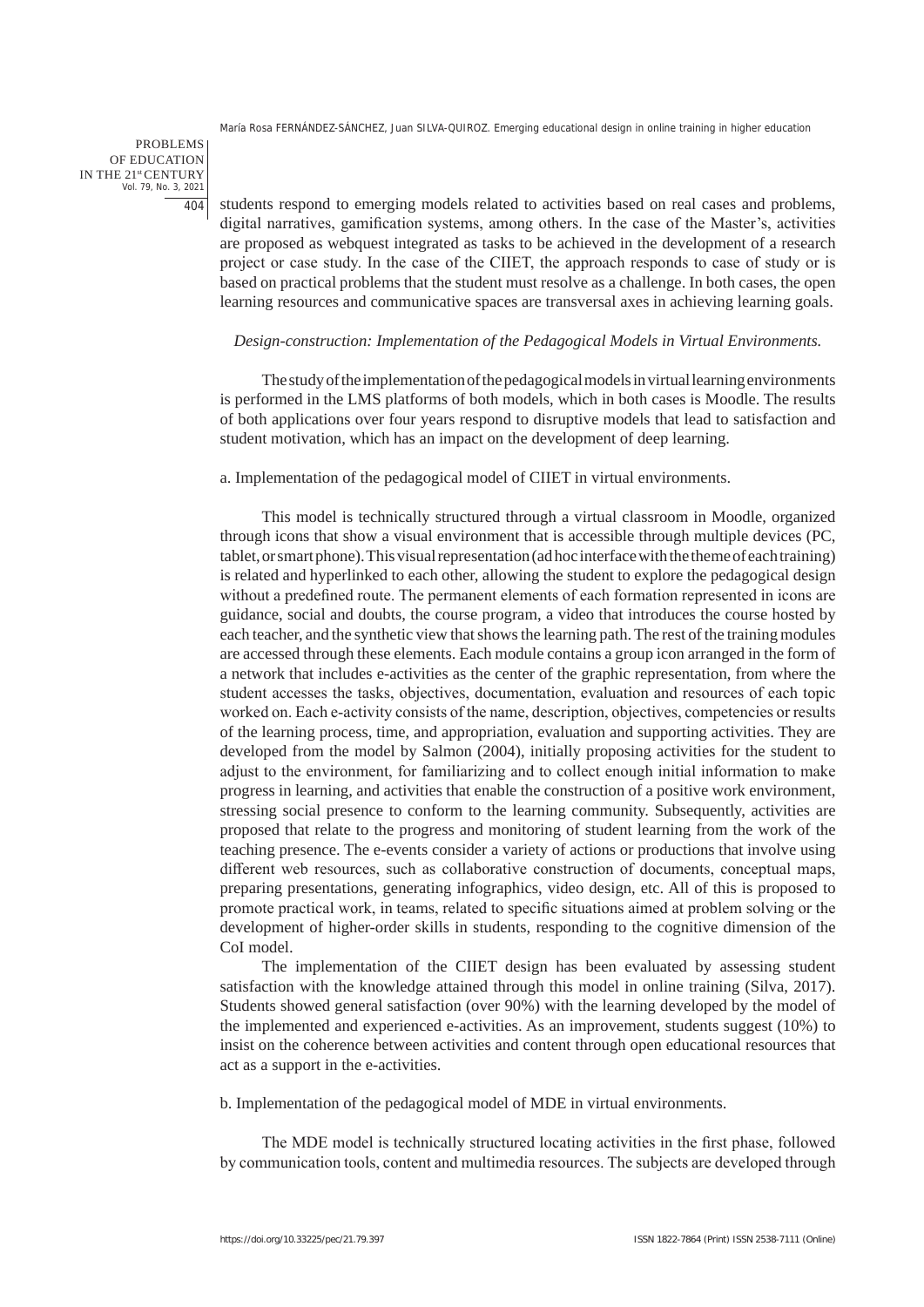PROBLEMS OF EDUCATION IN THE 21st CENTURY Vol. 79, No. 3, 2021 405

a webquest type activity that requires the resolution of a problem situation, which involves the implementation of a variety of coordinated skills, knowledge, and attitudes. This requires the use of new tools (software), the implementation of high-level cognitive skills (synthesis, argument, integration, creation) and the development of self-regulatory behaviors. It includes a rubric to inform students of the assessment criteria in the process. The learning activity starts with a problem situation of an educational phenomenon on which the student has a direct or indirect experience, an initial point of view, and knowledge (personal theories) to categorize, analyze and describe its causes-effects. All activities involve developing a product to be distributed in open mode afterward, which implies the application of inquiry, synthesis, and integration of information, fieldwork, among others. From a starting point that is close to students' experience, a "cognitive dissonance" is triggered to generate curiosity and encourage the attitude of inquiry. This dissonance occurs assuming roles indicated by the webquest (an educational consultant, journalist, a member of a tribunal, etc.) and in posing the task in which divergence, divergence, reflection, and reformulation of pre-conceptions are sought. The pedagogical design of the Master's program prevents the simultaneity of learning activities. The purpose of this is so that the student only has to deal with one task in a given period, thus controlling the compulsory cognitive load to carry out the webquest. The evaluation offers feedback for the student to know their progress and enables establishing consensus in cases of discrepancy in the evaluative process. In this Master's, the virtual environment for teaching-learning is not considered merely a tool for distance education. It is, in itself, a learning object, because it is imperative for students to practically and personally experience everything that is assumed in learning in training in digital education, through telematics networks. The figure of "social-emotional attention" in the development of the Master's, which aims to identify the emotional states of the students in the process, guiding them, promoting effective communication and integration into the learning community, and ensuring positive emotional development of the virtual student.

In the case of the MDE pedagogical model, the study assessed whether the approach had an impact on the achievement of deep programming (Valverde et al., 2018). For this purpose, we used the SOLO Taxonomy by Biggs and Collis (1982). Their results showed that students perceived, on the one hand, an initial uncertainty in the development of online training courses that do not follow the traditionally established order. On the other hand, they faced the activity with greater confidence in their own abilities, with the expectation of achieving results of deep learning at the end. They concluded that the approach of this model through the development of complex activities using webquest fit the development of deep learning.

#### *Evaluation, Proposal and Pedagogical Guidelines*

The study and contrast of these two pedagogical models, through an iterative process and application software, allows three possible fundamental developments that help improve the dimensions less developed in both approaches.

- In the first place, new approaches should integrate the current design in the two models. In both cases the model of Digital Game-Based Learning (DGBL) may be the right approach to obtain student commitment and increased motivation. Both designs need to delve deeper into developing an affective-emotional dimension based on robust theoretical approaches that demonstrate the effectiveness of the pedagogical practices in developing student commitment and motivation in online training. This approach takes from the work of Prensky (2001) as a pedagogical model to achieve student engagement with the conjunction of serious learning and entertainment in a new environment in which they seek excitement to learn as the motivational element. Many later studies have demonstrated the potential of the Digital Game-Based Learning (DGBL) in educational environments, showing a positive correlation between the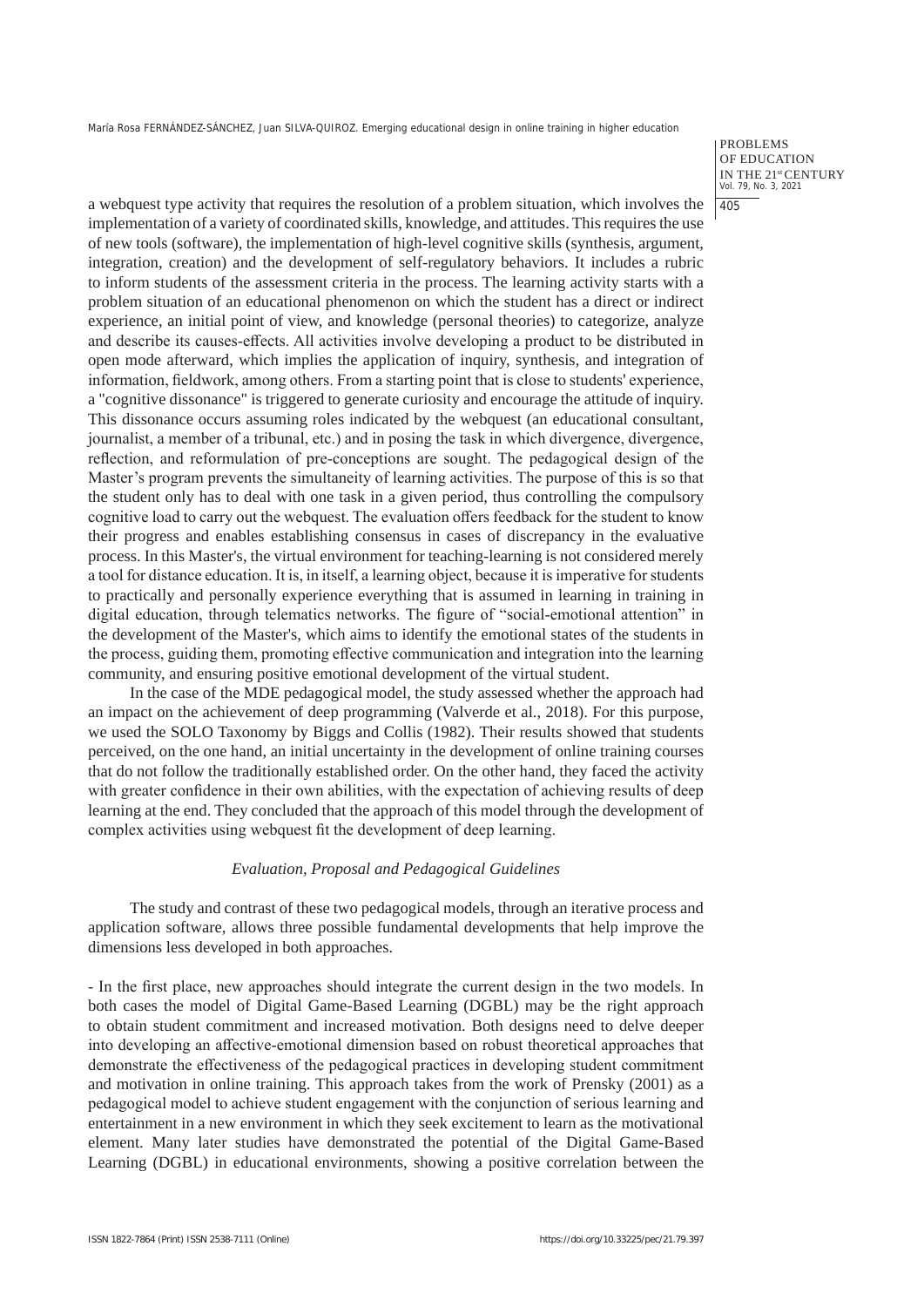PROBLEMS OF EDUCATION IN THE 21st CENTURY Vol. 79, No. 3, 2021 406

activities of play and learning (Backlund & Hendrix, 2013; Connolly et al., 2011; Sung et al*.*, 2013).

- In the case of the CIIET model, a motivational model of reference should be added for the development of open educational resources. The model of Attention, Relevance, Confidence, and Satisfaction (ARCS) by Keller (2010) is suggested, implemented on the model of the MED with positive results. This model allows for the development of open educational resources from motivational variables that generate relevant expectations of success. This maintains students' desire to learn throughout the process and reduces the fear or misperception of their own ability to meet the learning achievements. Maintaining students' desire to learn with confidence, in turn, improves the coherence between activities and content, suggested by students, through the development and selection of these open educational resources.

- In the case of the model of the MDE, it is recommended to study and improve the graphic designs of the online environments to fit the activities proposed for each model and theoretical approaches adopted. If the intention is to immerse the student in the environment to improve motivation and commitment to learning, it is necessary to work in graphic designs that accompany the pedagogical designs proposed and rethink from a Universal Design for Learning (Rose & Meyer, 2002).

After analyzing and elaborating the improvement considerations for the models analyzed, three preliminary pedagogical guidelines were identified to advance the study of pedagogical models for a more groundbreaking approach in online training from an open and flexible perspective:

1. Multiple theoretical approaches for a complex pedagogical design. The option to think of a model of online training must respond to multiple theoretical approaches that constitute a solid pedagogical model. Each model must respond to the needs of the offered learning environments, the applied strategies, the addressed topics, etc.

2. Proactive pedagogical design for online training to promote the use of active and interactive teaching. From a proactive approach, pedagogical designs focus on the activity of the student. Through activity design, student commitment with the key elements of the training content and with available open educational resources must be sought to attain deep learning. Communication design should focus on active learning experiences and dynamic interactivity.

3. The approach of pedagogical models must rethink the roles of teachers and students in online training. It is necessary to rethink, reshape, and redefine what it means to teach and learn in the online world from perspectives of open education.

## **Discussion**

With the generalization of digital education, especially in higher education, it is necessary to know the pedagogical models and effectively implemented underlying strategies. Systematically studying the process of design, development, and implementation of pedagogical models in online training may guide the understanding on how to apply theoretical approaches to the process of development. The pedagogical designs analyzed respond to emerging learning proposals that allow for models of distributed learning (Acaso  $\&$  Manzanera, 2015). These designs include the participants as co-builders of shared learning (Reig, 2010), and promote the generation of new forms of cooperation and collaboration, encouraged, and implemented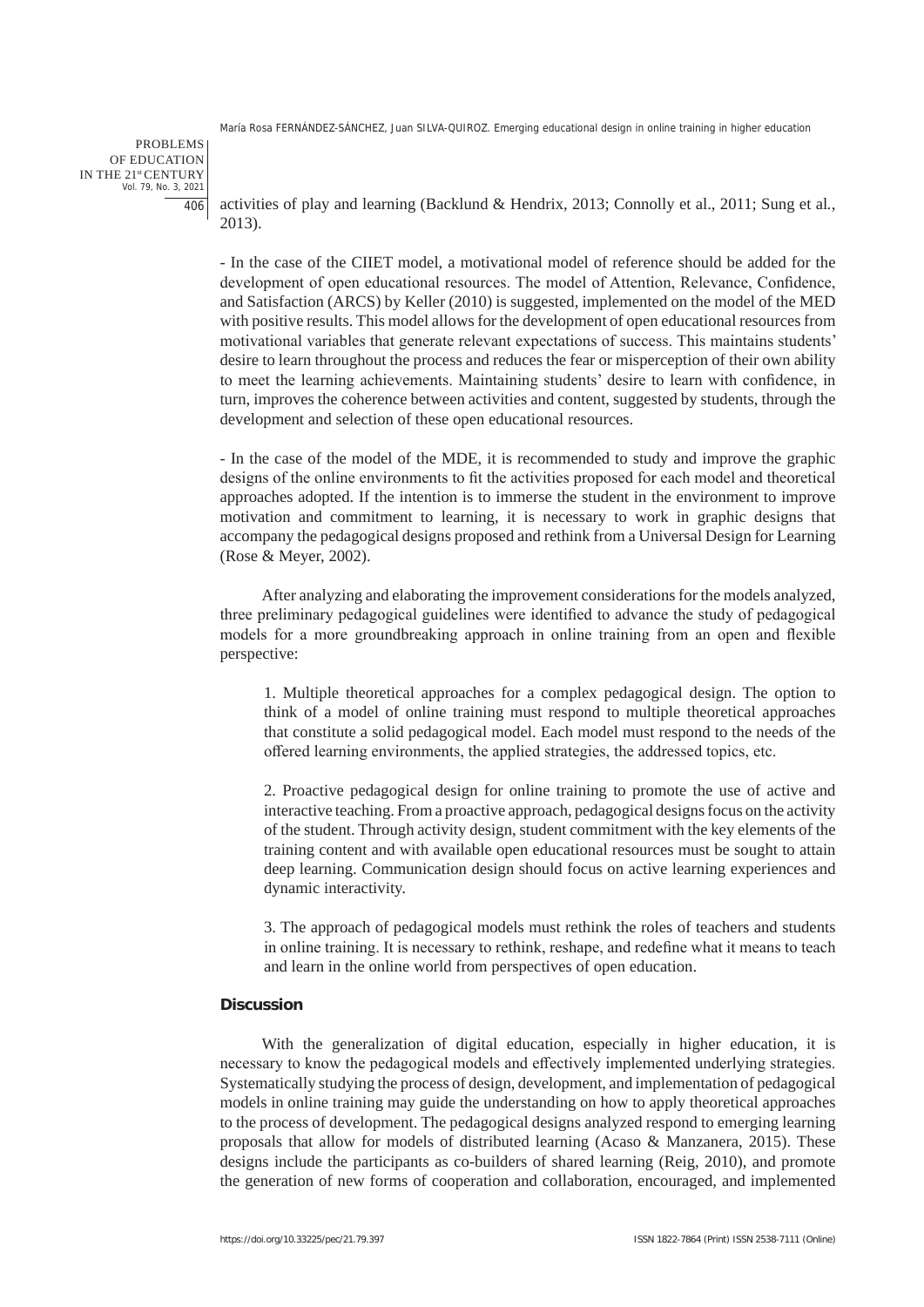PROBLEMS OF EDUCATION IN THE 21st CENTURY Vol. 79, No. 3, 2021 407

from epistemological positions that are experimental and applied (Pisticelli, 2009). The study focused on the DBR model enables improving the presented online pedagogical designs by incorporating new theories that will allow implementing a more disruptive design. It also has allowed us to begin to raise a few pedagogical guidelines in the design of online training from a perspective of open education that will lead us to the practice of dialog creation, deconstruction and rethinking of student-teacher roles from a critical approach that should always characterize these educational prospects (Farrow, 2015). Research on their impact on student learning will provide evidence that can verify the fundamental keys of these emerging online learning environments and understand and enrich the designs of these environments under the perspective of emerging pedagogies that adapt better to the demands of society in the 21st century.

In recent years, research shows outstanding interest in the design and development of pedagogical models in online training that respond to the needs of teachers and students in the new teaching-learning environments. There is a demand for the creation of a theoretical corpus or pedagogy of e-learning that can provide a solid foundation on which to support the design of training environments effectively, as well as the need for explanatory theories about this modality based on empirical evidence (Graham et al., 2014). Although most studies on e-learning usually identify their underlying theoretical framework, how this theory translates into actual design principles is often not clearly defined. Research on these online learning environments should be more explicit about their design, as well as introduce more rigor into the pedagogical justification of teaching practices that take place in online learning environments. E-learning has been shown to be a potentially effective learning modality if the pedagogical design is carefully carried out prior to implementation (Ustun & Tracey, 2020). The work of the faculty and the coordination that is established in the planning of the design is crucial in this matter. In fact, as early as 2010 the research by McAnally-Salas et al., concluded that interpersonal relationships among teachers can play a fundamental role in the approach to the pedagogical design of e-learning. Recent research concludes with the need to increase research in this area since educational institutions have problems conceptualizing and implementing effective online training environments (Drysdale et al., 2013; Dziuban et al., 2011). Salinas, De Benito and Gisbert (2018) point to the need to influence from research in:

1. Identifying key elements of pedagogical design and the influence on learning and desired effects.

2. Developing studies focused on digital learning, with more detailed practical experience reports that allow the understanding of nuances of "blended learning" beyond blended delivery, focusing research on the interaction between learning processes.

3. Structuring an e-learning pedagogy: hypermediality, synchrony and asynchrony, personalized scaffolding and collective scaffolding, accessibility of materials and interaction.

4. Studying the integration of constructivist and collaborative models in e-learning environments and fostering the formation of creative and curious students with these formative models.

#### **Conclusions and Implications**

After having applied the DBR to the CIIET and MDE cases, it is concluded that both proposals are valid, innovative, and up to date for online training, although it is necessary to encourage two key components of the pedagogical designs: communication and student motivation. From this point of view several challenges are identified that should be considered in these and in any pedagogical design in online training in relation to these two components: (a) student self-regulation skills and engagement with learning, keeping in mind strategies to encourage both issues in the pedagogical design; (b) digital literacy and competence of students and faculty: teacher training, resistance to technologies or lack of training in the use of digital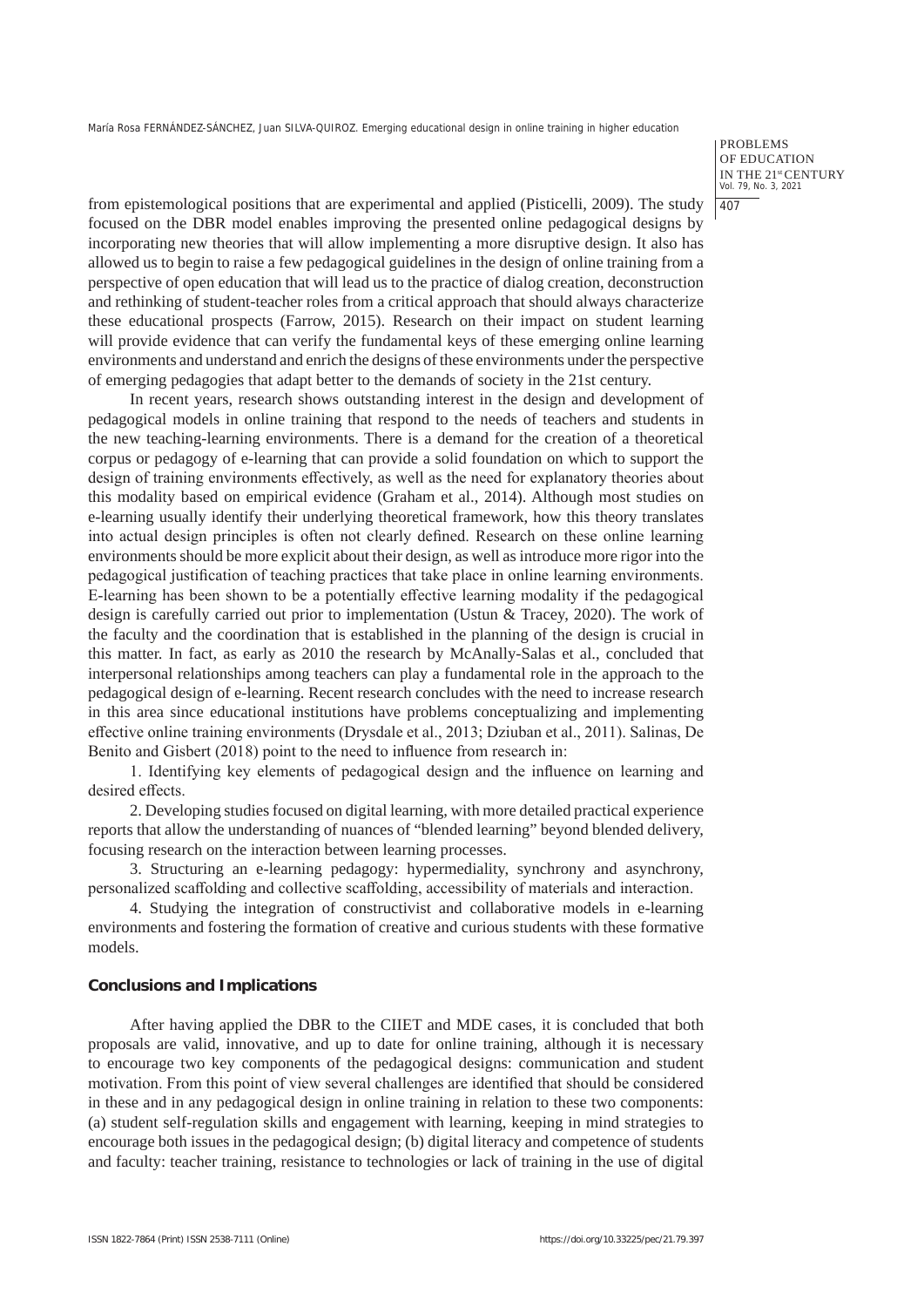PROBLEMS OF EDUCATION IN THE 21st CENTURY Vol. 79, No. 3, 2021 408

technologies by students; (c) strategies to avoid isolation and feelings of loneliness or problems with synchronous communication, which can cause students to abandon training; (d) access to technologies, especially by students: lack of technological devices and infrastructure, obsolete technologies, poor access to the Internet; and finally (e) technological complexity: use of interfaces, distraction derived from excessive technological complexity.

With the arrival of the COVID-19 pandemic, the adoption of e-learning models has grown exponentially in universities. From the institutional and organizational point of view, they highlight the importance of the support of university institutions for the implementation of pedagogical designs that meet the training needs of the contexts in which they are developed and that address the new training challenges that are coming in the post-pandemic society. To this end, there is a need to formulate university educational policies aimed at developing evidencebased e-learning pedagogical models supported by didactic guidelines for their implementation.

## **References**

- Acaso, M., & Manzanera, P. (2015). *Esto no es una clase. Investigando la educación disruptiva en los contextos educativos formales* [This is not a classroom. Investigating disruptive education in formal educational contexts]. Ariel, Fundación Telefónica.
- Backlund, P., & Hendrix, M. (2013*). Educational Games Are They Worth the Effort? A literature survey of the effectiveness of serious games* [Paper presentation]. 5th International Conference on Games and Virtual Worlds for Serious Applications (VS-GAMES), Poole, UK. http://doi.org/10.1109/VS-GAMES.2013.6624226
- Barak, M. (2017). Science teacher education in the twenty-first century: A pedagogical framework for technology-integrated social constructivism. *Research in Science Education, 47*(2), 283-303. http://doi.org/10.1007/s11165-015-9501-y
- Barab, S. A., & Squire, K. (2004). Design-based research: Putting a stake in the ground. *Journal of the Learning Sciences, 13*(1), 1-14.
- Barab, S. A., Dodge, T., Thomas, M. K., Jackson, C., & Tuzun, H. (2007). Our designs and the social agendas they carry. *Journal of the Learning Sciences, 16*(2), 263-305.
- Barragán Sánchez, R., Mimbrero Mallado, C., & Pacheco González-Piñal, R. (2013). Cambios pedagógicos y sociales en el uso de las TIC U-learning y U-portafolio [Pedagogical and social changes in the use of ICTs U-learning and U-portfolio]. *Revista Electrónica de Investigación y Docencia (REID), 10*, 7-20.
- Bauman, Z. (2013). *Sobre la educación en un mundo líquido* [On education in a liquid world]. Paidós.
- Burbules, N. (2014). Los significados de "aprendizaje ubicuo" [The meanings of "ubiquitous learning"]. *Education Policy Analysis Archives/Archivos Analíticos de Políticas Educativas, 22*, 1-10.
- Bell, P. (2004). On the theoretical breadth of design-based research in education. *Educational Psychologist, 39*(4), 23-253.
- Biggs, J. B., & Collis, K. F. (1982). *Evaluating the quality of learning: The SOLO taxonomy (structure of the observed learning outcome)*. Academic Press.
- Brown, A. L. (1992). Design experiments: Theoretical and methodological challenges in creating complex interventions in classroom settings. *The Journal of the Learning Sciences, 2*(2), 141-178.
- Bullen, M., Morgan, T. & Qayyum, A. (2011). Digital learners in higher education: Generation is not the issue. *Canadian Journal of Learning and Technology, 37*(1), 1-24. http://www.cjlt.ca/index. php/cjlt/article/viewFile/550/298
- Cobo, C. (2011). Uso invisible de las tecnologías y competencias para la globalidad [The invisible use of technologies and competencies for globality]. In C. Cobo & J.W. Moravec (2011). *Aprendizaje Invisible. Hacia una nueva ecología de la educación* [Invisible Learning. Toward a new ecology of education]. Publicacions i Edicions de la Universitat de Barcelona.
- Cobo, C. (2016) *La Innovación Pendiente. Reflexiones (y Provocaciones) sobre educación, tecnología y conocimiento* [Pending Innovation. Reflections (and Triggers) about education, technology, and knowledge]. Colección Fundación Ceibal/Debate: Montevideo. http://innovacionpendiente. com/descargas/la-innovacion-pendiente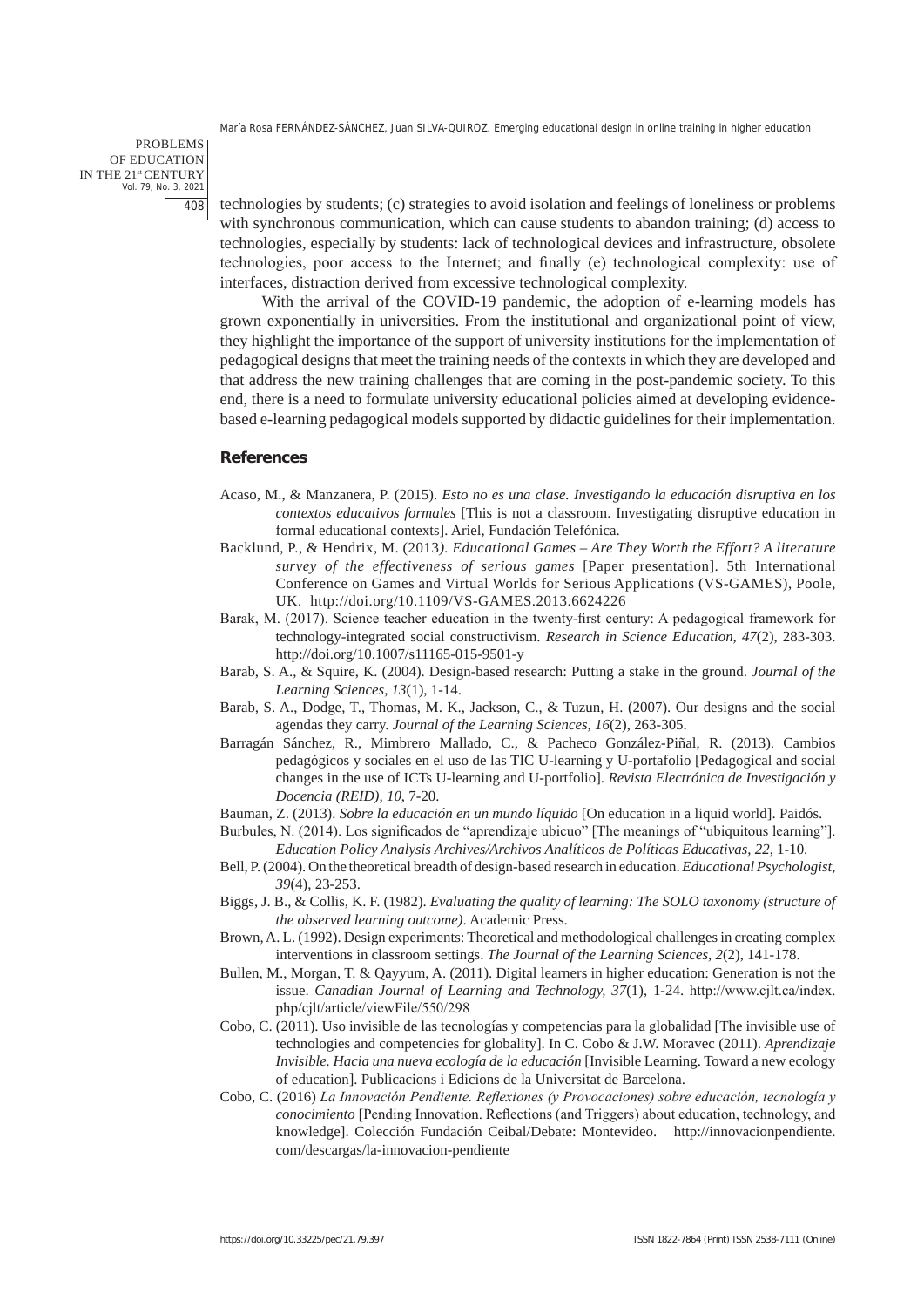PROBLEMS OF EDUCATION IN THE 21st CENTURY Vol. 79, No. 3, 2021 409

- Connolly, T. M., Stansfield, M., & Hainey, T. (2011). An alternate reality game for language learning: ARGuing for multilingual motivation. *Computers & Education, 57*, 1389-1415. http://doi.org/10.1016/j.compedu.2011.01.009
- Dziuban, C., Graham, C.R., Moskal, P.D., Borberg, A., & Sicilia, N. (2018). Blended learning: The new normal and emerging technologies. *International Journal of Educational Technology in Higher Education, 15*(3). https://doi.org/10.1186/s41239-017-0087-5
- Downes, S. (2012). Connectivism and Connective Knowledge. Essays on meaning and learning networks. http://www.downes.ca/files/Connective\_Knowledge-19May2012.pdf
- Downes, S. (2013). The Role of Open Educational Resources in Personal Learning. In McGreal, R., Kinuthia, W., & Marshall, S. (Ed.), *Open educational resources: innovation, research and practice* (pp. 203-226). Commonwealth of Learning and Athabasca University. https://goo.gl/ cdv8Lg
- Drysdale, J. S., Graham, C. R., Spring, K. J., & Halverson, L. R. (2013). An analysis of research trends in dissertations and theses studying blended learning. *The Internet and Higher Education, 17*, 90–100. https://doi.org/10.1016/j.iheduc.2012.11.003
- Duart, J. (2019). Prologue. In: Castañeda, L., & Selwyn, N. (Ed.), *Reiniciando la Universidad: Buscando un modelo de universidad en los tiempos digitales* [Restarting University: Seeking a university model in digital times]. Editorial UOC.
- European Commission (2015). 2015 Joint Report of the Council and the Commission on the implementation of the strategic framework for European cooperation in education and training  $(ET 2020)$ . New priorities for European cooperation in education and training http://eur-lex.europa.eu/legalcontent/EN/TXT/?uri=uriserv:OJ.C\_.2015.417.01.0025.01.ENG&toc=OJ:C:2015:417:TOC
- Farrow, R. (2015). Open education and critical pedagogy. *Learning, Media and Technology, 42*(2), 130– 146. https://doi.org/10.1080/17439884.2016.1113991
- Fishman, B., Marx, R. W., Blumenfeld, P., Krajcik, J., & Soloway, E. (2004). Creating a framework for research on systemic technology innovations. *Journal of the Learning Sciences, 13*(1), 43-76.
- Freire, J. (2012). Educación expandida y nuevas instituciones: ¿Es posible la transformación? [Expanded education and new institutions: Is transformation possible? In R. Díaz; J. Freire (Eds.), *Educación expandida* (pp. 67‐84). Zemos98 Editions.
- García. I., Gros, B., & Escofet, A. (2012). La influencia del género en la cultura digital del estudiantado Universitario [The influence of gender in the digital culture of the university studend body]. *Athenea Digital: Revista de pensamiento e investigación social 12*(3), 95- 114. http://atheneadigital.net/article/viewFile/Garcia/pdf
- Garrison, D. R., & Anderson, T., (2005). *El e-learning en el siglo XXI. Investigación y práctica* [E-learning in the 21st Century. Research and practice]. Octaedro.
- Garrison, D. R., Anderson, T., & Archer, W. (2001). Critical thinking, cognitive presence and computer conferencing in distance education. *American Journal of Distance Education, 15*(1), 7-23.
- Garrison, D. R., Anderson, T., & Archer, W. (2010). The first decade of the community of inquiry framework: A retrospective. *The Internet and Higher Education, 13*(1-2), 5-9. http://doi.org/10.1016/j.iheduc.2009.10.003
- Goodfellow, R. (2011). Literacy, literacies, and the digital in higher education. *Teaching in Higher Education, 16*(1), 131-144. https://doi.org/10.1080/13562517.2011.544125
- Graham, C., Henrie, C., & Gibbons, A. (2014) Developing models and theory for «blended learning» research. In Picciano, A.G., Dziuban, C., Graham, C.R. (Eds.), *Blended learning: Research Perspectives*, vol. 2 (pp. 13–33). Routledge.
- Hwang, G.-J., Sung, H.-Y., Hung, C.-M., Yang, L.-H., & Huang, I. (2013). A knowledge engineering approach to developing educational computer games for improving students' differentiating knowledge. *British Journal of Educational Technology, 44*(2), 183-196. https://doi.org/10.1111/j.1467-8535.2012.01285.x
- Hathaway, D., & Norton, P. (2018). *Understanding problems of practice. A case study in design research*. Springer International Publishing.
- Hernández-Sampieri, R., Fernández, C., & Baptista, P. (2010). *Metodología de la Investigación* [Research Methodology]. McGraw Hill.
- Huang, R., Spector, J. M., & Yang, J. (2019). Design-based research. En R. Huang, J. M. Spector, y J. Yang (Eds.), *Educational Technology* (pp. 179-188). Springer.
- Keller, J. (2010). *Motivational design for learning and performance: the ARCS model approach*. Springer.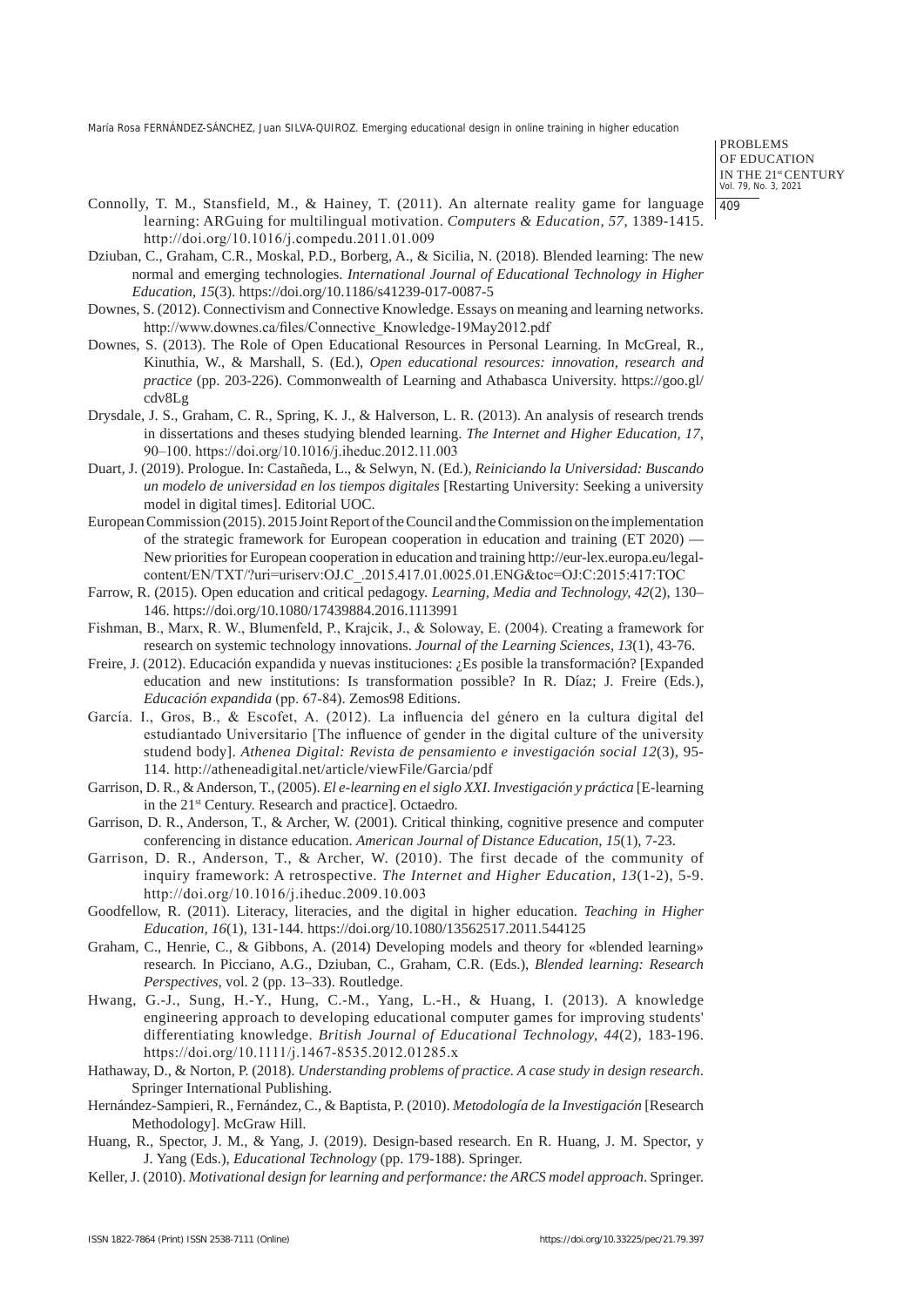PROBLEMS OF EDUCATION IN THE 21st CENTURY Vol. 79, No. 3, 2021 410

- Keller, J., & Suzuki, K. (2004). Learner motivation and E-learning design: A multinationally validated process. *Journal of Educational Media, 29(*3), 229- 239. http://doi.org/10.1080/1358165042000283084
- Kelly, A. E. (2006). Quality criteria for design research: Evidence and commitments. In Van den Akker, J., Gravemeijer, K., McKenney, S., & Nieveen, N. (Eds.) (2006), *Educational design research* (pp 107-18). Routledge.
- Kennedy, G., Judd, T. S., Churchward, A., Gray, K., & Krause, K.-L. (2008). First year students' experiences with technology: Are they really digital natives? *Australasian Journal of Educational Technology, 24*(1), 108-122. http://doi.org/10.14742/ajet.v24i1.1233
- Koehler, M. J., & Mishra, P. (2008). *Handbook of technological pedagogical content knowledge (TPCK) for educators*. Routledge for the American Association of Colleges for Teacher Education.
- McAnally-Salas, L., Lavigne, G., & de Vega, C.A. (2010). Online course instructional design. From the professor´pedagogic knowledge and technological skills. *Problems of Education in the 21st Century, 19*, 84-93. http://www.scientiasocialis.lt/pec/node/360
- Merrill, M. D. (2002). First principles of instruction. *Educational Technology Research and Development, 50*(3), 43-59. http://doi.org/10.1007/BF02505024
- Moravec, J. W. (2008). *Knowmads in society 3.0*. Education Futures. http://www.educationfutures. com/2008/11/20/knowmads-in-society-30/
- Moravec, J. W. (2013). Knowmad society: The "new" work and education. *On the Horizon, 21*(2), 79-83, https://doi.org/10.1108/10748121311322978
- Muñoz, P (2011). Modelos de diseño instruccional utilizados en ambientes teleformativos [Instructional design models used in tele-training environments]. *Revista Digital de Investigación Educativa Conect@2, 2*(1). http://www.revistaconecta2.com.mx/archivos/revistas/revista2/2\_2.pdf
- Nowak, M. A., & Highfield, R. (2011). *SuperCooperators: Altruism, evolution, and why we need each other to succeed*. FreePress.
- Potyrała, K. (2020). A few reflections on comtemporary sciencie education and educational research. *Problems of Education in the 21st Century, 78*(1), 4-8. http://www.scientiasocialis.lt/pec/ node/1260
- Pedró, F. (2006). The new millennium learners: Challenging our views on ICT and learning. http://www. oecd.org/edu/ceri/38358359.pdf
- Piscitelli, A. (2009). *Nativos digitales: dieta cognitiva, inteligencia colectiva y arquitecturas de la participación* [Digital natives: cognitive diet, collective intelligence and architectures of participation]. Santillana.
- Plomp, T., & Nieveen, N. M. (2010). *An introduction to educational design research.* Enschede: SLO-Netherlands Institute for Curriculum Development. http://www.slo.nl/downloads/2009/ Introduction\_20to\_20education\_20design\_20research.pdf
- Prendes, M. P., & Román, M. (2017). *Entornos personales de aprendizaje: Una visión actual de cómo aprender con tecnologías* [Personal learning environments: A current vision of how to learn with technologies]. Barcelona: Octaedro.
- Prensky, M. (2001). *Digital Game Based Learning*. McGraw-Hill.
- Reig, D. (2010). Un mundo de medios sin fin. Cambios en aprendizaje, Facebook y la apoteosis de las aplicaciones expresivas [A world of endless media. Changes in learning, Facebook and the apotheosis of expressive applications]. In A. Piscitelli, I. Adaime. & I. Binder (Comps.), *El proyecto Facebook y la Posuniversidad. Sistemas operativos sociales y entornos abiertos de aprendizaje* [The Facebook project and the Post-University. Social operating systems and open learning environments] (pp. 183‐ 202). Fundación Telefónica/Ariel.
- Richey, R. C., Klein, J. D., & Nelson, W. (2004). Developmental research: Studies of instructional design and development. En Jonassen, D. (Ed.), *Handbook of research for educational Communications and technology*, (p. 1099–1130). Lawrence Erlbaum Associates, Publishers.
- Roca, R. (2016*). Knowmads. Los trabajadores del futuro* [Knowmads. The workers of the future] Lid Editorial.
- Rose, D. H., & Meyer, A. (2002). *Teaching every student in the Digital Age: universal design for learning*. Alexandria, Va: Association for Supervision and Curriculum Development.
- Salinas, J., De Benito, B., Pérez, A., & Gisbert, M. (2018). «Blended learning», más allá de la clase presencial [Blended learning, beyond the on-site class]. *RIED, Revista Iberoamericana de Educación a Distancia, 2*1(1), 195-213. http://dx.doi.org/10.5944/ried.21.1.18859